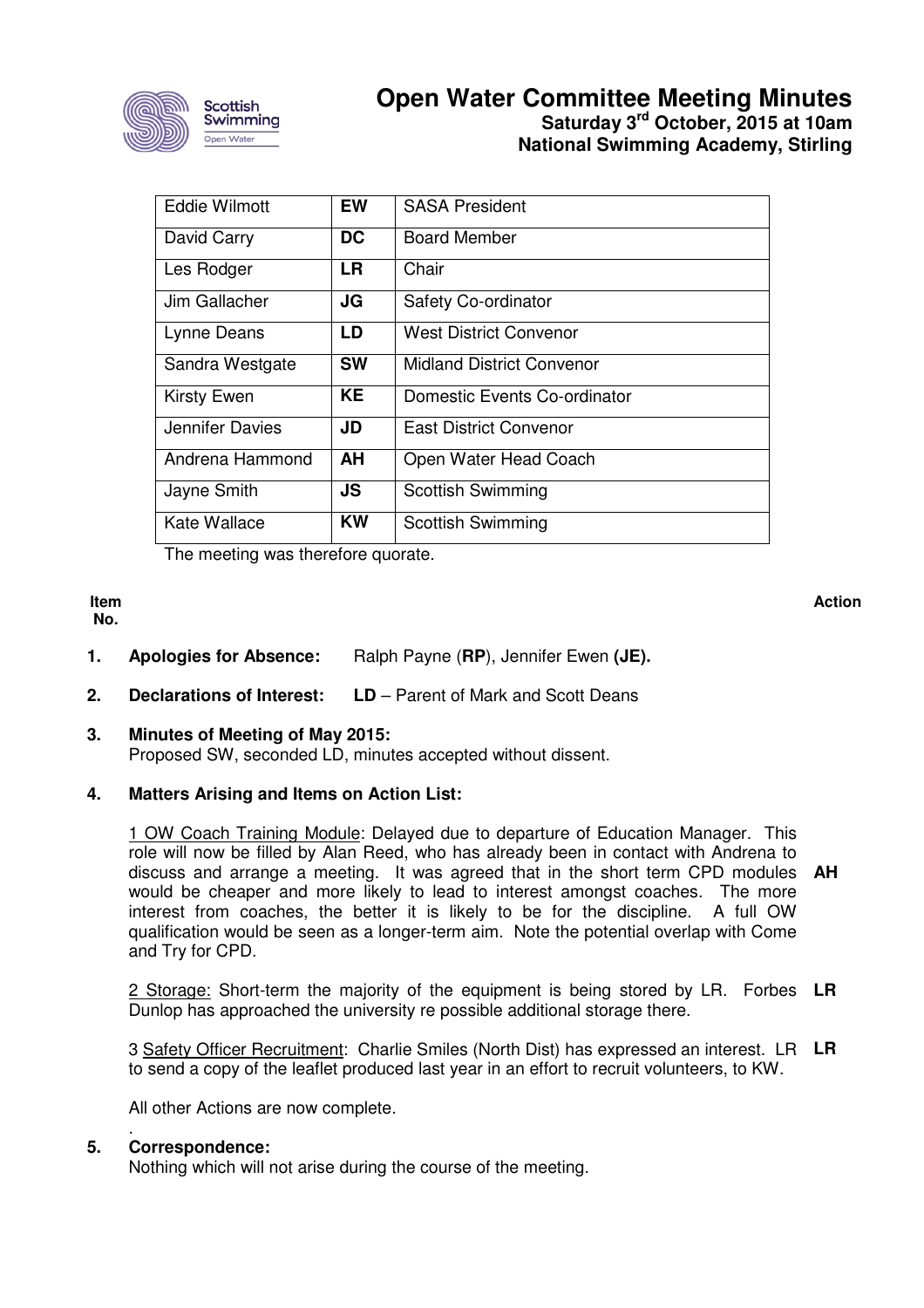## **6. Budget/Accounts:**

Statement of account discussed. A substantial part of our expenditure has now taken place. We are expecting to come in within the agreed budget.

Scottish Championships made significantly less of a loss than budgeted, partly due to the income from the Venacher Mile.

No domestic OW training undertaken, partly due to lack of the training module (See 4.1 above). Expenditure on equipment appears higher than budget but this is because we had an agreement (also with Participation) to purchase buoys this year with money held over last year, since we knew the logo was about to change.

Accounts close at end October.

No issues raised.

### **7. Review of 2015:**

EW expressed that he was very reassured by how seriously we take safety at all our events. We have a very good team now in this regard.

Loch Ken was a great new venue for West District.

There were four weekends in a row last year where there were events (SNOWs, North, One Mile Champs and West). This stretched resources considerably. Although we coped (well done everyone), this should be avoided if possible next year.

There were communications problems with the radios at Midland (Half Loch Earn), possibly due to the long length of the course. There have been similar but unrelated radio issues raised in the license return of one of the YeAABA events. There was a discussion around this and possible causes.

We are one or two radios short of ideal for the STO circuit.

Scottish National Open Water Championships (SNOWs) was excellent and wellorganised – well done KE. Also, the Venacher Mile itself was really good. However, packing up all the equipment after the Venacher Mile took its toll, in spite of help from the entire Deans family. Thank you to everyone who helped but we should reassess this next year.

KE and JS to discuss Eventbrite entry system and any lessons for next year.

**KE/JS** 

Agreed that we need to tap in more to the Come and Try days to see if we can increase entry to our other events.

Kayakers have come from the same group of clubs and we now have a fairly good relationship with them. Networking of volunteers has been good.

Discussion on whether there is any useful qualification that we might help kayakers get or CPD points in some way. There doesn't appear to be anything. We rely on knowing the same kayakers by and large and thus knowing their experience.

The good relationship with RLSS has been crucially important in holding our events this year.

5K Indoor: what does it lead to? – not a requirement for entry to any other events. Does it generate income? – yes, if postal but not if we hold a final. Swimmers see it as a 5K Challenge rather than a significant competition. Long discussion on options for next year (see item 9).

Lochore is a good venue and would be preferred next year again but the venue has not yet been paid for 2015 by East District.

Squad camp to France: Very good. All swimmers participated well and took it very seriously. This was a step up for many of them into a competition where entries are very much higher than ours and thus give experience of what lies at the next level. One week, organised by Brian Bain (thank you Brian). This helps minimise costs and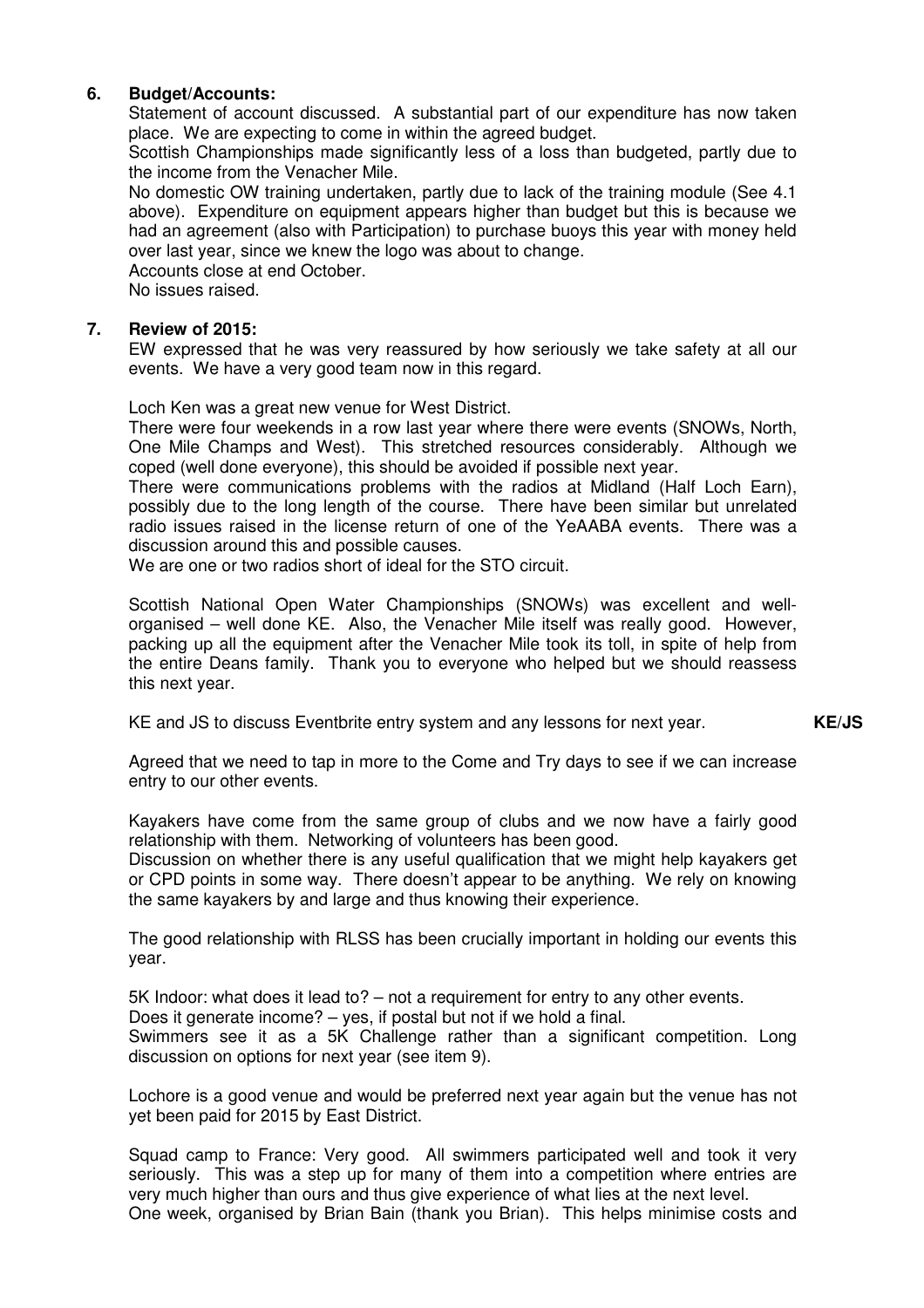means that it does not impact on school term time significantly. Valuable experience, positive and developmental for the swimmers. Experience for swimmers in the use of transponders.

GB Camp in Majorca was simultaneously attended by several members of the ASA Squad. This may be something we should approach Bernie Dietzig about, so assess the option of sending an SASA squad so we can share resources and experience.

Mark Deans was faster in Faros than previously but placed lower. New record for a Briton.

Scottish team is presently in Cyprus (Brian Bain in charge).

Scottish One Mile (Great Scottish Swim): Consensus that this is an excellent event and very good for the discipline and indeed swimming (and fitness) in general. However, there were several areas where we feel that significant improvement is required, both in the terms of the Scottish Swimming profile and also in terms of how the event was run relative to our own rules and regulation. LR to meet with Forbes Dunlop and the Great **LR**  Run Co to discuss. Summary document of issues raised was discussed. This is intended as constructive criticism. Suggested that we should separate the two aspects (SS Profile and Rules and Regs) in the document. **LR** 

Grand Prix – no issues, though we should attempt to make people more aware of the Relay GP.

Safety – mainly just tweaks needed and reassessment as we progress. Presentation to **JG**  be given at next committee meeting.

Is there some way we can "accredit" events? We have a Guidance Document. LD and JS both expressed how reassured they are by the way that JG, and Mark and Tony (RLSS) look after the safety needs. Very professional. Can we help RLSS to get volunteers? Promote on website? "Pool lifeguard plus"?

Discussion over a "memorandum of understanding" with RLSS.

Consider all this at next meeting following presentation.

Darnley Dams: currently this is all pushing towards a wakeboarding centre. LD and LR **LD/LR**  to send emails on the subject to JS.

Website: since OW events close earlier than pool events, often all the forthcoming events are closed.

Assessment of performance relative to Targets: separate sheets.

## **8. Set Targets for 2016 based on Development Plan:**

As agreed, see separate sheets. Also:

Note that Loch Ken had a challenge charity event a few days after ours, with 90 swimmers. Options to hold a second challenge event of our own and leave theirs separate or else to hold a combined event and share costs? LD and JG to meet with **LD/JG**  Loch Ken and discuss the better way forward for everyone's benefit.

Discussion on a good training venue. Stirling Univ approached us last year to assess possible use of the loch at the University. LR to pass emails on the subject to KW to **LR** make renewed contact with Stirling Univ.

To assess the loch we need information on water quality (we could sample), aesthetics, etc. We need to speak with the University.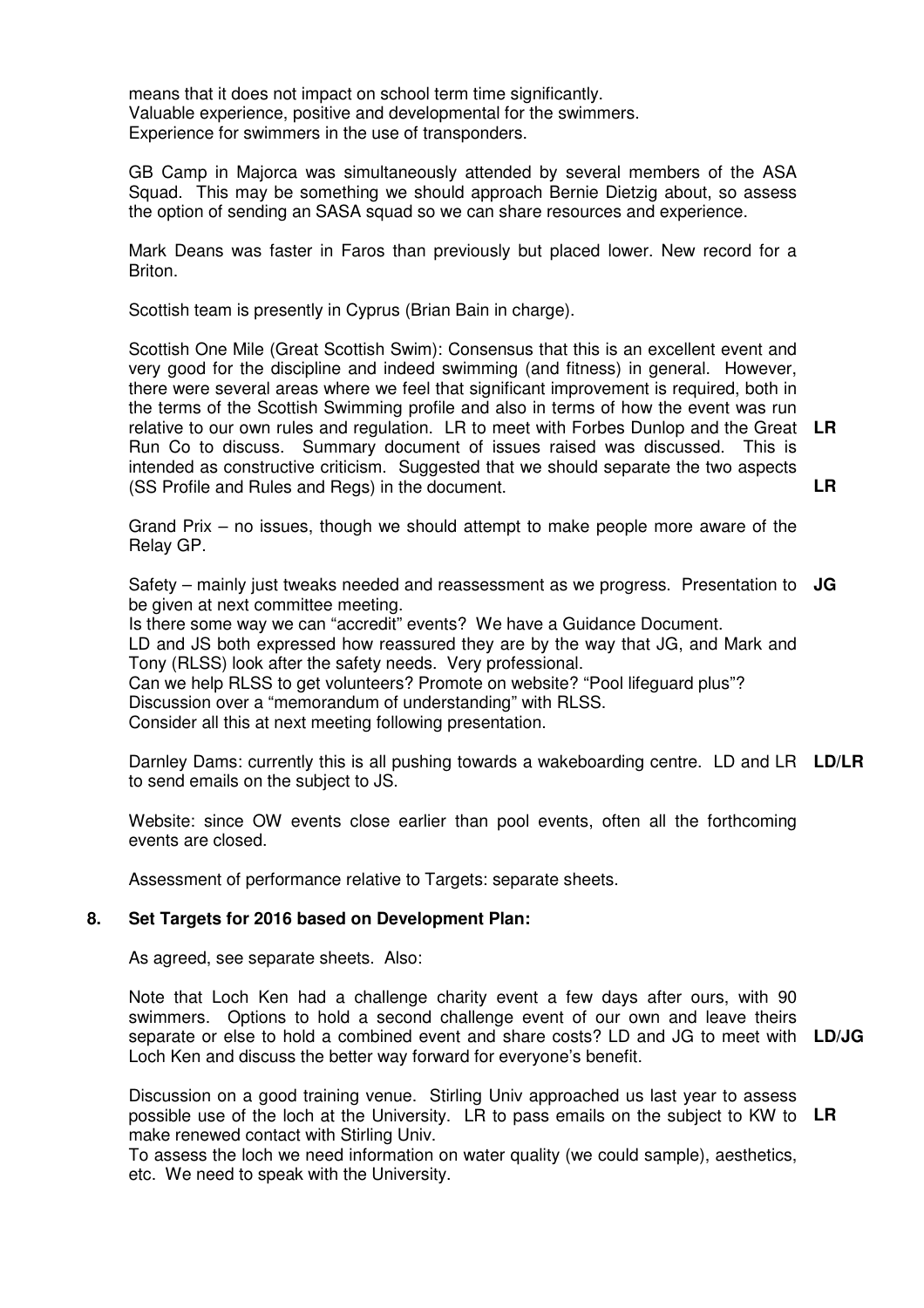Would anyone in RLSS be interested in our Safety Officer training, as cross-training between the two organisations?

Website: Need more on the website and social media. We should get closing date info to the office so that marketing can market events that are still open rather than those that are already closed.

### **9. Plans for 2016:**

Level One Discussion Doc: Agreed to adopt 1, 2, 3, 4, 7 and 12 as new or amended regulations 2015-16, so: Level One events should be circuits Swimmers not to have to supply safety kit. Only one Level One per District. One District Champion and gold, silver, bronze Open (parallels Scottish). First Aid by recognised provider. **LR** 

Agreed to adopt 5, 6, 8, 13, 14, 15 within the Guidance, with a view to those becoming **LR**  Regulations by summer 2017, so: Masters Medals Masters age groups to be grouped and age corrected at Districts (not Scottish) Wetsuit swimmers events swimming alongside FINA-legal swimmers. Relay event in all Districts – nature of relay to be decided by the organisers. 12year event in all Districts Novice event in all Districts

Not adopted for the present: 9 and 10. Medals for wetsuit swimmers Standardise the way trophies are awarded

Can/should we get transfers for swimmers for the Scottish? LR to ask Fiona to assess **LR**  costs and organisation prior to any decision. Perhaps trial on 10k?

WASA have bought electronic timers? KW offered to investigate **KW** 

JS suggested a Venacher Half Mile as well as the Mile. Agreed. However, it was agreed to move the Challenge event to the morning. This will give swimmers a longer rest before the 10k and will allow us to start packing away equipment which isn't needed during the 10k.

Need information on all events early.

There is an App available that swimmers can touch on finish to record a time. We should look at this.

There is an old OSM timing board somewhere that might be suitable for open water? LR to discuss with RP.

**LR/RP** 

Co-ordinated entry system for all events, possibly online, to be considered for next year. If online, we would need a way of ensure that the swimmers and/or coaches and/or parents can make the necessary declarations. **KE** 

5k Indoor: agreed to continue this as a postal swim as this year (but could be posted as an updating leader board?) and reappraise next year. Could change to an online challenge event in the future?

A second pop up marquee to match the existing would make things much more flexible. JG to investigate costs with aim to purchase for 2016. **JG**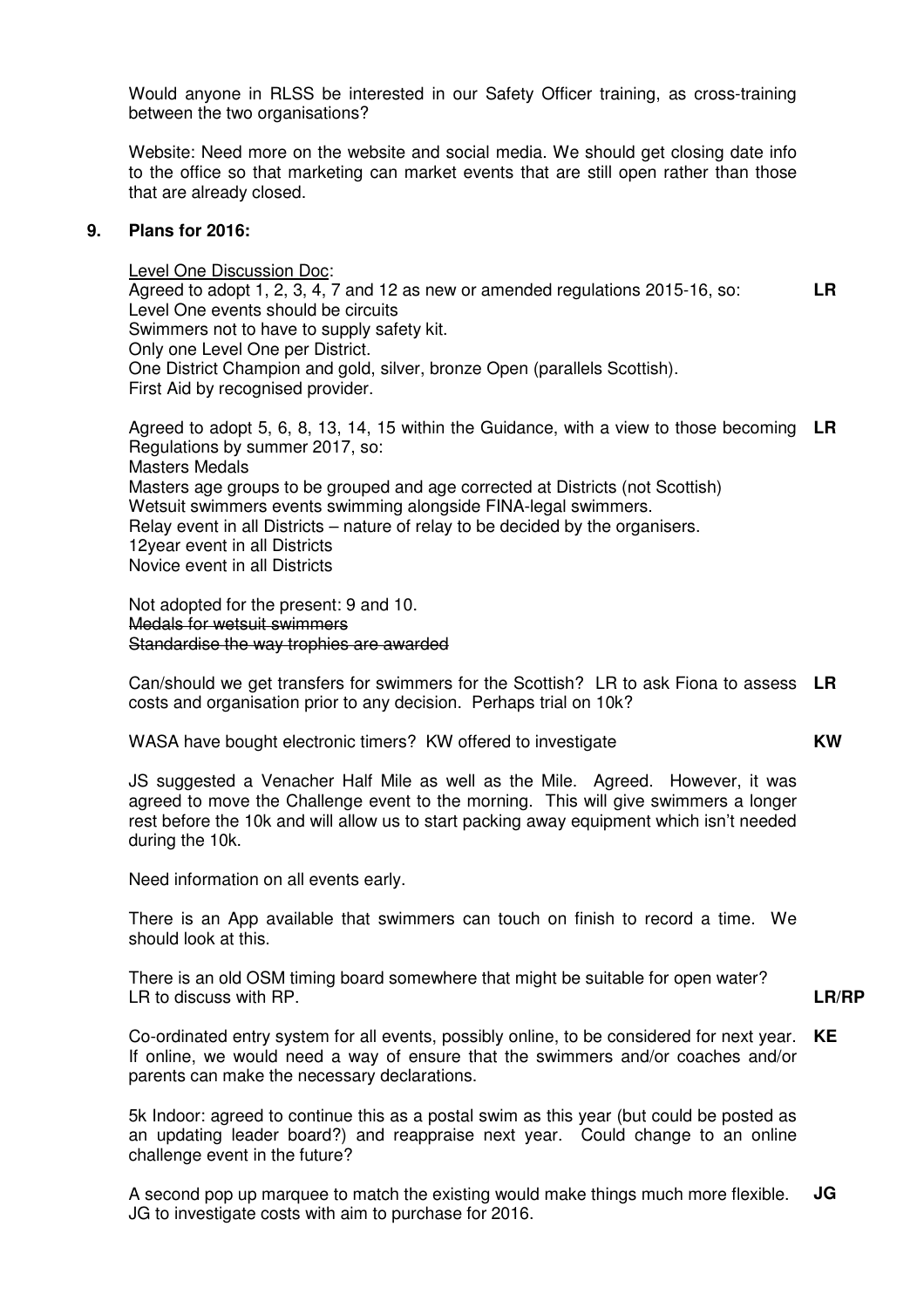## SNOWs:

Agreed fees should remain unchanged and events unchanged.

Provisional Event Dates agreed as follows: East  $11^{\text{th}}$  June 2016 (Lochore) Midland  $9<sup>th</sup>$  July 1026 (venue TBC) North 30 July 2016 (Morlich) SNOWs 13 & 14 August 2016 (Venacher) Venacher Challenge 14 August 2016 (Venacher) Scottish One Mile (Great Scottish) 27<sup>th</sup> August 2016 (Lomond) West 3<sup>rd</sup> September 2016 (Ken). Please confirm as soon as possible.

LR to send provisional calendar to SW to pass to YeAABA.

### **10. Budget:**

Email received saying our budget to end March 2016 is pro-rata this year's budget. LR to seek clarification of ongoing situation and whether it will affect future budgets if we don't spend this all before March.. **LR** 

### **11. Governance:**

#### Regulations:

Discussion of document prepared by Anne Hendry (Editorial) in consultation with LR.

Agreed changes to OW2.10 (Safety Officer not to multitask), OW2.7 (allow wetsuits in low temperatures), OW2.8 (definition of wetsuits) and OW4.1 (training of Safety Officers). Also OW2.1 (Definition of Senior and Junior swimmers), subject to query over wording of new OW2.1.2 "...swimmer will be aged.." LR to advise Anne **LR LR** 

LR also to discuss with Anne the result of the Level One Discussion document and new Regs arising (see above).

### Other Possible Regulation Changes:

Agreed there are insufficient fully qualified Safety Officers as yet to compel a qualified **LR**  Officer at every event. To be added to Guidance this year with an indication that it will become compulsory in summer 2017.

Definition of "Closed" Scottish Event – to be handled within Meet Information.

Guidance document to be updated by LR and JG (any other input gratefully received) **LR/JG**  for agreement at next meeting.

**12. Nomination of OW Chair 2016:**

Les Rodger unanimously nominated. LR to inform office **LR** 

**13. Appointment of Specialist Positions 2016:** JG and KE both happy to be put forward. LR to send advert for Team/Squad Manager to office. Everyone to seek potential **LR**  candidates. **All** 

**KE and all Distr.** 

**LR/SW**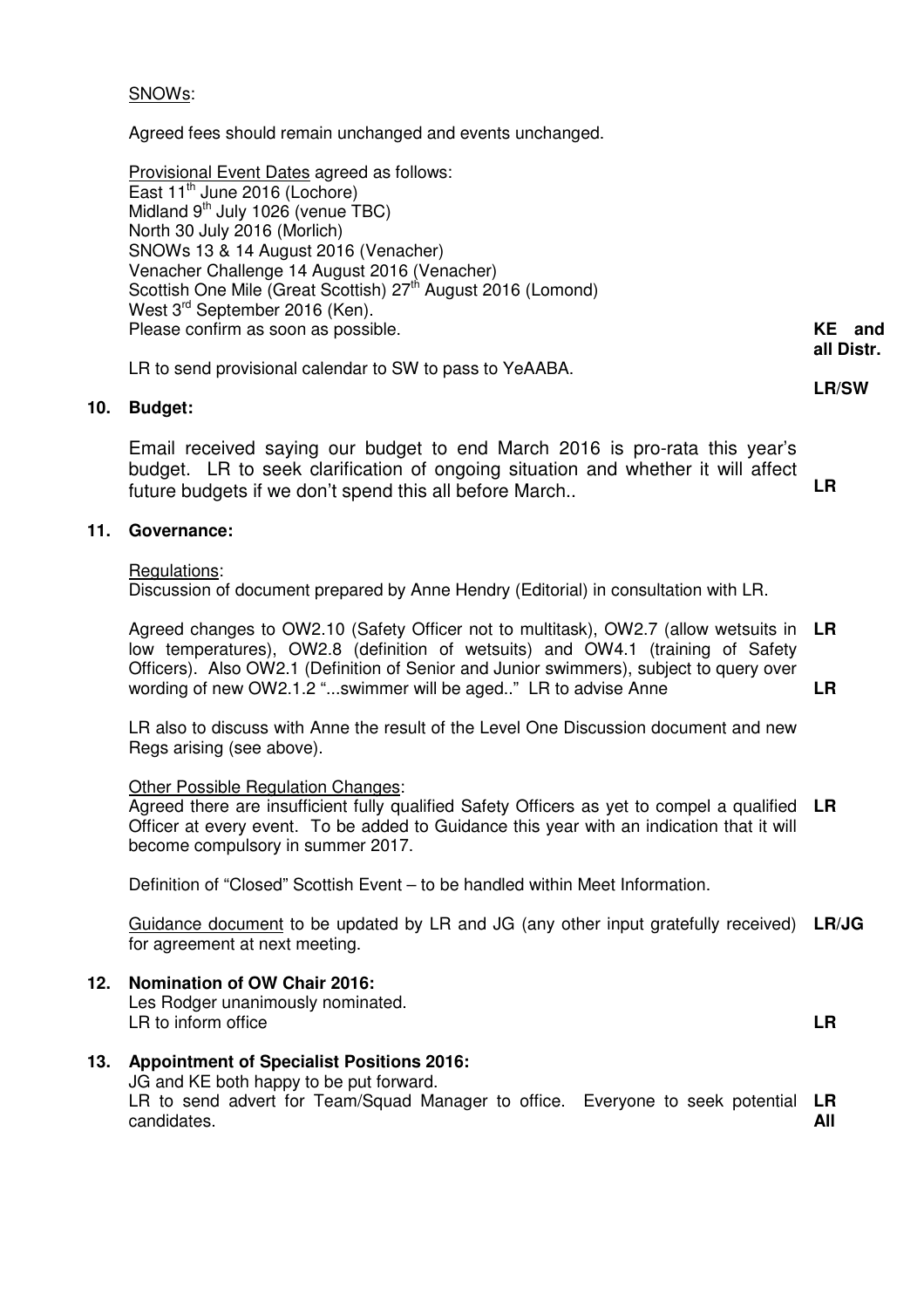## **14. Dates for Committee Meetings 2016:**

16<sup>th</sup> January 2016 [Post meeting comment: this will have to be 9<sup>th</sup> January since all meeting rooms are booked on 16th] 19th March 2016 14<sup>th</sup> May 2016 14<sup>th</sup> August 2016 (after SNOWs) 1<sup>st</sup> October 2016

## **15. AOCB:**

Brief discussion re info required for AGM.

**Next Committee Meeting:** Saturday 9<sup>th</sup> January 2016, Stirling. (Note date change)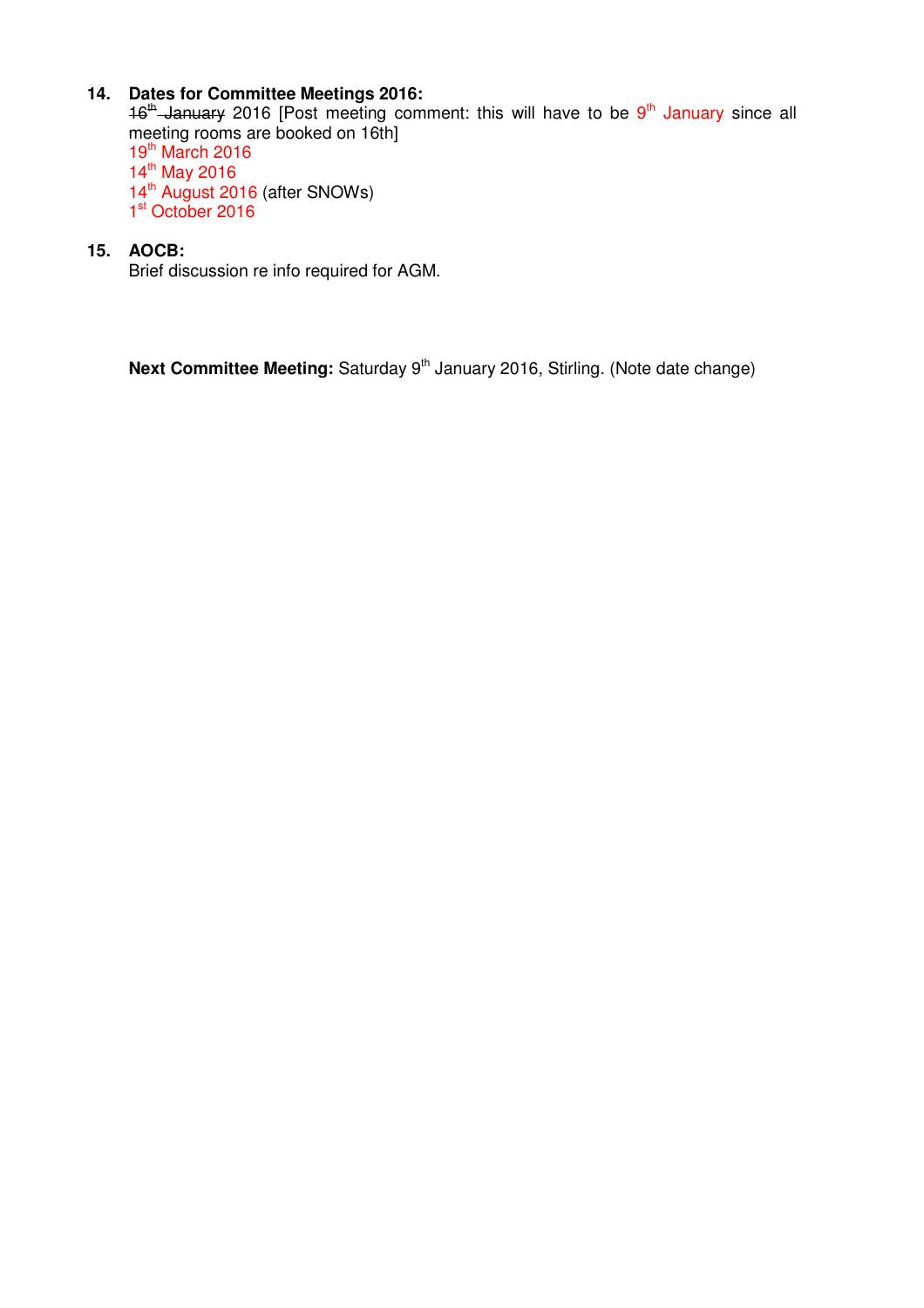# **NORTH DISTRICT OPEN WATER REPORT 03.10.15**

The North District Open Water Championships took place at Loch Morlich on Saturday 22<sup>nd</sup> August and were held in good weather conditions. There were 39 swimmers with 61 entries some swimmers competed in 2 events. Most of the entrants were from out with the North District. This was down on last year's entry.

Safety provision was principally supplied by the Red Cross with support from a team of canoeists, and volunteers with boats from Loch Morlich Sailing club. The cost to the Red Cross was £277.20 which was less than last year. Loch Morlich Sailing club supplied the driver and boat for the referee.

## **Other Events in the North District**

The Banff Bay swim was held on Saturday1st August.

Jennifer Ewen

North District Open Water Convenor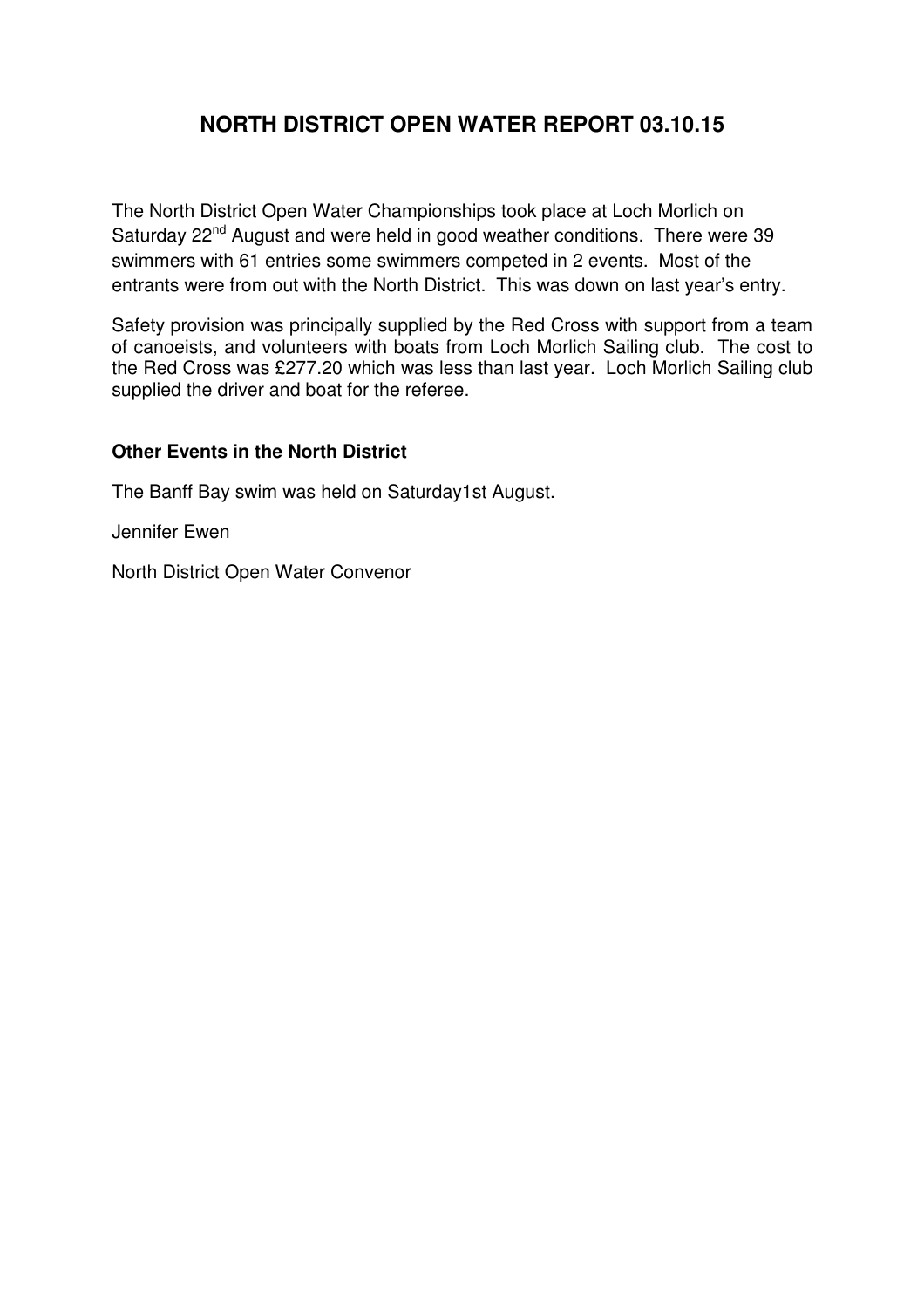

# **Basis for this Consultation Document**

| <b>OW Aim</b> | <b>Sector</b>                                        |
|---------------|------------------------------------------------------|
| Development   | Increase number of participants in Scottish Swimming |
|               | Open Water events                                    |

| <b>OW Vision</b>          |                                                        |
|---------------------------|--------------------------------------------------------|
| <sup>I</sup> Competitions | Standardised policies, processes & training for events |
|                           | Safety paramount                                       |
|                           | Swimmer pathway – wetsuit to swimsuit transition       |
|                           | Improve standard of National Events                    |

# **From Jan 2016**

|                | Aim                                                                  | <b>Proposal</b>                                                                                                                        | <b>Narrative</b>                                                                                                 |
|----------------|----------------------------------------------------------------------|----------------------------------------------------------------------------------------------------------------------------------------|------------------------------------------------------------------------------------------------------------------|
| 1              |                                                                      | Safe individual<br>accompaniment of large<br>numbers of swimmers is<br>impractical                                                     | Circuits can accommodate<br>much larger numbers of<br>swimmers safely than can<br>individually-accompanied point |
| $\overline{2}$ | Increase numbers<br>while maintaining<br>safety                      | Level 1 Events should be<br>circuits                                                                                                   | to points. Obviously, there is<br>demand for point to point<br>individually-accompanied                          |
| 3              |                                                                      | Swimmers should not have to<br>provide additional safety kit,<br>boats or boatmen for L1<br>events                                     | events and many are important<br>for tradition, etc This will be<br>accommodated in Level 2<br>events            |
| 4              | Improve Standard<br>of L1 Events                                     | Only one L1 Event per<br><b>District</b>                                                                                               | Quality, not quantity                                                                                            |
| 5              | Encourage<br>continued<br>participation into<br>older age groups     | All Districts to offer Masters<br>medals                                                                                               |                                                                                                                  |
| 6              | Improve standard:<br>end situation where                             | District Events: Masters Age<br>Groups to be grouped and<br>age-corrected.                                                             | No proposal for this at Scottish<br>National OW Champs for the<br>present - subject to review                    |
| $\overline{7}$ | all swimmers in<br>age group get a<br>medal (cheapens<br>the medals) | Districts to offer G/S/B<br>Medals in Open Category in<br>all age groups, plus<br>additional Gold medal for<br>District Champions only | Will parallel the rules on medals<br>at Scottish National events                                                 |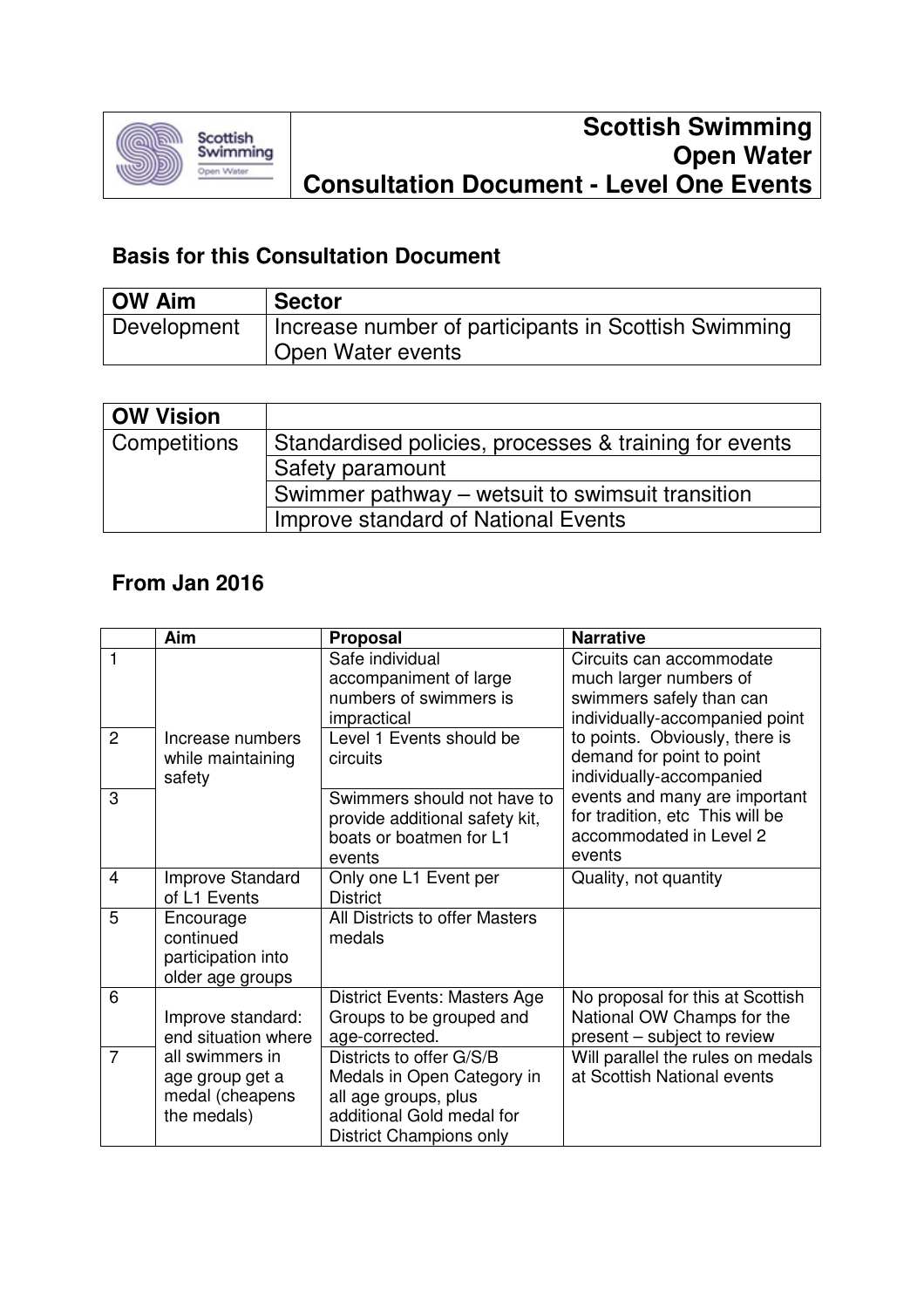| 8  |                                                     | Allow wetsuit swimmers to<br>swim with non-wetsuit in all              |                                                                                     |
|----|-----------------------------------------------------|------------------------------------------------------------------------|-------------------------------------------------------------------------------------|
|    | Swimmer pathway                                     | L1 Events                                                              |                                                                                     |
| 9  | (wetsuit to swimsuit)                               | Medals for wetsuit<br>swimmers but not District<br>championship medals | Wetsuit events are not to<br><b>FINA</b> rules                                      |
| 10 | Standardise way<br>district trophies are<br>awarded | If Districts award trophies,<br>they should be to District<br>swimmers | There is substantial variation<br>in this at present. Each district<br>is different |
| 11 |                                                     | Program to be provided                                                 | Already in Guidance                                                                 |
| 12 |                                                     | First Aid by independent<br>provider                                   | Already in Guidance                                                                 |
| 13 |                                                     | Include Relay Swim in all L1<br>Events                                 | Encourage a sense of<br>camaraderie                                                 |
| 14 | Increase numbers                                    | A 12y event in all L1 events                                           | Encourages younger<br>swimmers to start in OW                                       |
| 15 |                                                     | A novice event in all L1<br>events                                     | Encourages older swimmers<br>to start in OW                                         |
| 16 | Junior GP Event in<br>each                          | Define Junior swimmer in<br>guidance                                   |                                                                                     |
| 17 | Senior GP Event in<br>each                          | Define Senior swimmer in<br>guidance                                   |                                                                                     |

The principal aim of these proposals is to increase the numbers of entrants in all Level One District Open Water events and to bring this standard of all up to a common level. At present there is a huge variation between the highest attended events and the lowest attended. Since these are Grand Prix events, a more equitable entry is desired, with no district event seen as inferior to any other.

The proposals will affect and mean some changes in all district OW events but it is appreciated that some district events will be more affected than others.

The proposals do not affect Level Two Open Water events and there is absolutely no intent that they should. Many Level Two events are point to point and/or individually-accompanied. They are important in providing for those who wish to undertake these swims, many of which are 'iconic swims' or have a very long tradition which we must continue to support.

Comments on this consultation document are encouraged and can be made by email to:

scottishswimmingowconsultation@hotmail.com

until  $10<sup>th</sup>$  August 2015. The feedback will be collated and taken into account before a final decision is made by the Open Water Committee.

## **Les Rodger**

**On behalf of Scottish Swimming Open Water Committee 24/5/15**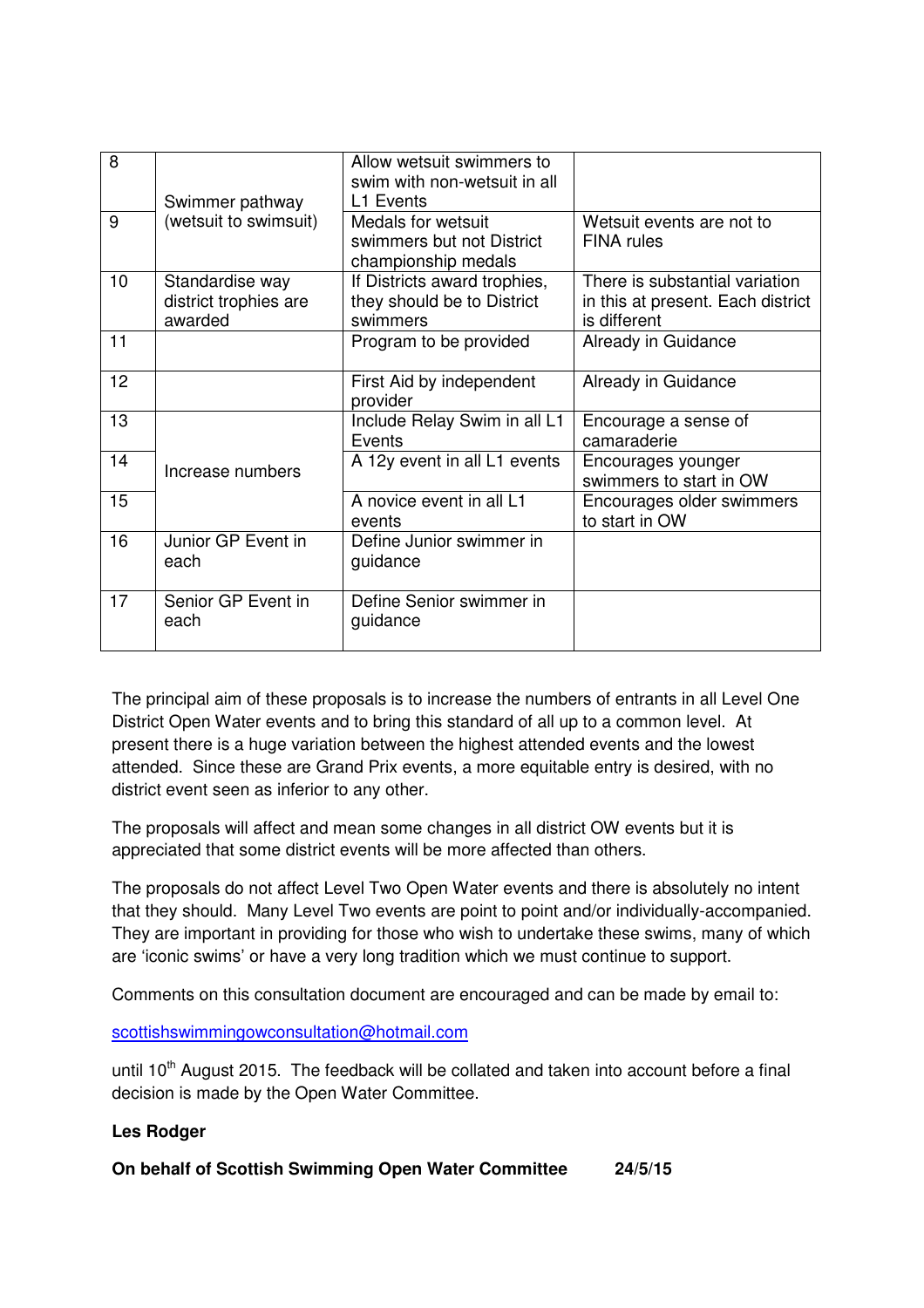# **DEVELOPMENT PLAN: PROGRESS 2015**

## **Development Targets**

| Aim              | <b>Sector</b>        | <b>No</b>      | <b>Action</b>                         | Owner                       | <b>Target</b>                             | <b>Date</b> | <b>Comments</b>           | Met?      |
|------------------|----------------------|----------------|---------------------------------------|-----------------------------|-------------------------------------------|-------------|---------------------------|-----------|
| Dev1             | <b>Increase</b>      |                | Allow wetsuit entries to              | <b>DE</b>                   | All District/National Events to allow     | 2016        | On target - all but one   | <b>On</b> |
|                  | number of            |                | <b>District and National Scottish</b> | Coordinator                 | wetsuit (non-championship)                |             | presently                 | target    |
|                  | participants in      |                | Swimming events                       | & District                  | swimmers integrated into events           |             |                           |           |
|                  | <b>Scottish</b>      |                |                                       | Convenors                   |                                           |             |                           |           |
|                  | <b>Swimming OW</b>   | $\overline{2}$ | Investigate organising                | <b>District</b>             | All district events to hold a             | 2018        | On target. Venacher Mile  | On        |
|                  | events               |                | challenge events to run               | Convenors                   | challenge/participation event             |             | successful in 2015.       | target    |
|                  |                      |                | alongside district                    |                             |                                           |             |                           |           |
|                  |                      |                | championships                         |                             |                                           |             |                           |           |
|                  |                      | 3              | Support appropriate                   | Committee                   | Committee members to advise /             | Annually    | JG supported Come and Try | Yes       |
|                  |                      |                | <b>Participation Events</b>           |                             | support / attend appropriate events       |             | events                    |           |
| Dev <sub>2</sub> | <b>Increase Open</b> | $\overline{4}$ | Pool taster events for                | Team                        | Investigate viability and likely          | 2016        | In progress               | On        |
|                  | Water                |                | interested members <12yrs             | Manager                     | effectiveness                             |             |                           | target    |
|                  | membership           |                | old                                   |                             |                                           |             |                           |           |
|                  | numbers and          | $\overline{5}$ | Establish regional training           |                             | Midland venue- Broughty Ferry             | 2015        | Advertised                | Yes       |
|                  | develop within       |                | venues for regular open               |                             | East venue - Lochore Meadows?             | 2016/17     |                           |           |
|                  | existing             |                | water training                        |                             |                                           |             | In progress               |           |
|                  | membership           |                |                                       | Relevant<br><b>District</b> | West venue $-$ various options            | 2016/17     |                           |           |
|                  |                      |                |                                       | Convenors                   | North venue - Knockburn,                  | 2016/17     |                           |           |
|                  |                      |                |                                       |                             | Aberdeenshire?                            |             |                           |           |
|                  |                      |                |                                       |                             | Central venue - Helix Lagoon,<br>Falkirk? | 2015        | Come and Try event        | Yes       |
| Dev <sub>3</sub> | Coach                | 5              | Commence and support OW               | Education                   | First coach to be enrolled                | 2015        | Not met                   | <b>No</b> |
|                  | <b>Development</b>   |                | coach training module                 |                             |                                           |             |                           |           |
|                  |                      | 6              | Head Coach to provide                 | <b>Head Coach</b>           | Provide mentoring                         | Annually/   | On going                  | Yes       |
|                  |                      |                | mentoring for Club Coaches            |                             |                                           | ongoing     |                           |           |
| Dev4             | <b>Volunteers</b>    | $\overline{7}$ | Recruit and train OW STOs             | <b>OWSTO</b>                | Base 2013: Total qualified OW STOs        | 2016        | 2015: 14, so on target    | Yes       |
|                  |                      |                | in accordance with British            | Coordinator                 | $= 10$                                    |             |                           |           |
|                  |                      |                | Swimming OWSTO courses                |                             | Target: Total qualified STOs = 17         |             |                           |           |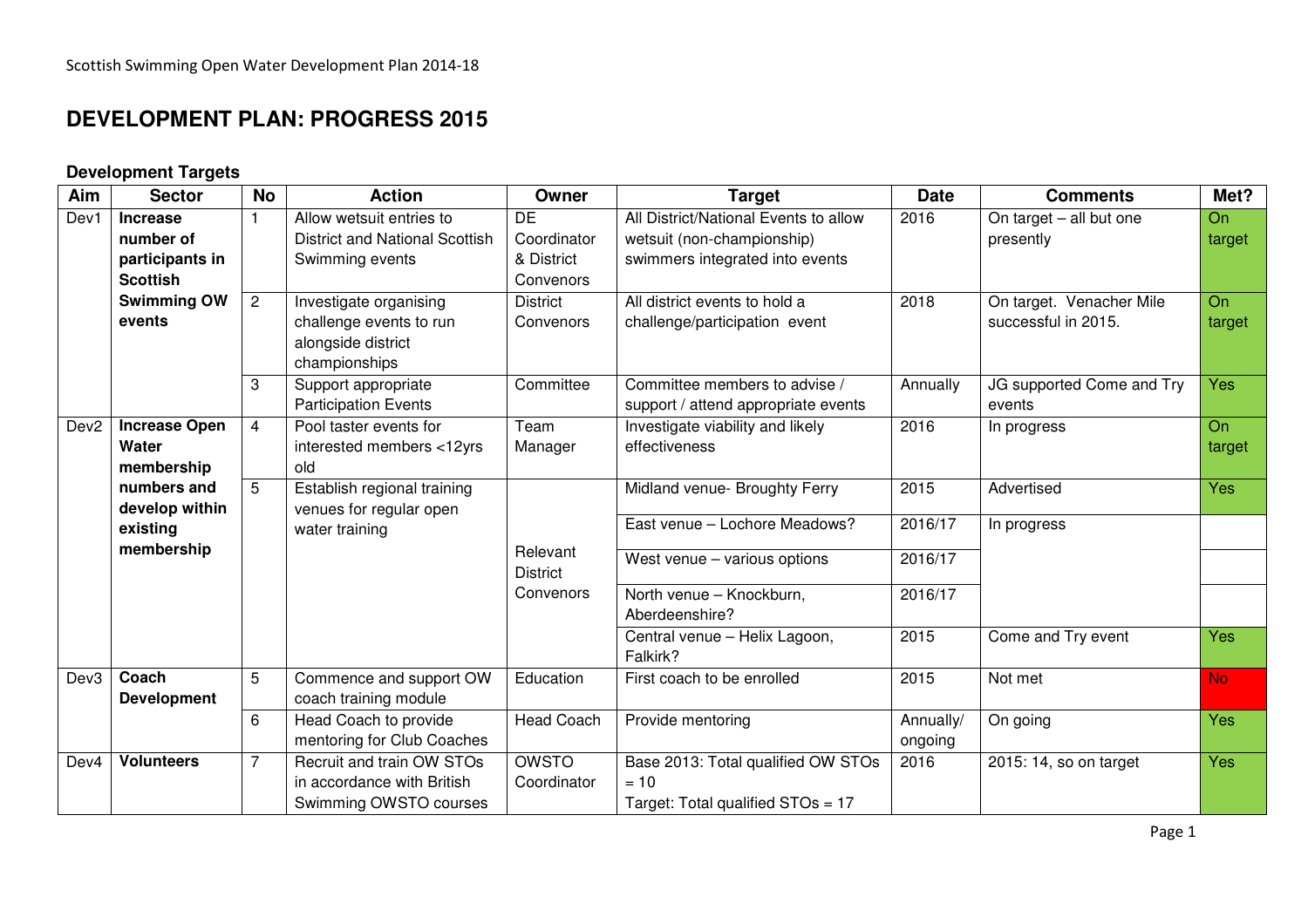|                  |                      | 8     | Create training program for     | Safety          | Create a workshop / mentoring         | 2015     | Completed.                | Yes       |
|------------------|----------------------|-------|---------------------------------|-----------------|---------------------------------------|----------|---------------------------|-----------|
|                  |                      |       | <b>Safety Officers</b>          | Coordinator     | syllabus for training Safety Officers |          |                           |           |
|                  |                      | $9\,$ | <b>Recruit and train Safety</b> | Safety          | Create sustainable safety provision   | 2016     | In progress $-$ on target | On        |
|                  |                      |       | <b>Officers</b>                 | Coordinator     | for events                            |          |                           | target    |
|                  |                      |       |                                 |                 |                                       |          |                           |           |
| Dev <sub>5</sub> | <b>Partnerships</b>  | 10    | Develop relationships in        | Chair and       | All main events to have a settled and | 2016     | All settled but one. On   | On        |
|                  |                      |       | areas where we have an          | <b>District</b> | suitable prominent location to enable |          | target.                   | target    |
|                  |                      |       | identity                        | Convenors       | forward planning                      |          |                           |           |
|                  |                      | 11    | Develop relationship with       | Safety          | Support RLSS to obtain funding to     | 2015     | RLSS has obtained some    | Yes       |
|                  |                      |       | <b>RLSS</b>                     | Coordinator     | provide increased support to our      |          | funding                   |           |
|                  |                      |       |                                 |                 | events                                |          |                           |           |
|                  |                      | 12    | Develop a relationship with     | Office and      | Support a student event               | 2015     | Not met in 2015. Changes  | <b>No</b> |
|                  |                      |       | <b>Scottish Student Sport</b>   | East Dist       |                                       |          | within SSS                |           |
|                  |                      |       |                                 | Convenor        |                                       |          |                           |           |
| Dev <sub>6</sub> | Improve              | 13    | Job Description, recruit and    | Chair           | Assess                                | 2015     | Assessed.                 | On        |
|                  | <b>Marketing and</b> |       | appoint Media/Press Officer     |                 | Job description, advertise and        | 2016     | On target.                | target    |
|                  | <b>Promotion</b>     |       |                                 |                 | appoint                               |          |                           |           |
|                  |                      | 14    | Improve event branding and      | Media/Press     | All National/District events to be    | 2015     | Massive improvement       | Yes       |
|                  |                      |       | promotion                       | Officer         | branded                               |          |                           |           |
|                  |                      | 15    | Raise profile across all        | Committee       | Liaise with marketing to increase     | $2015 -$ | Ongoing - some success    |           |
|                  |                      |       | aspects of open water           |                 | profile on website and across social  | ongoing  |                           |           |
|                  |                      |       | swimming                        |                 | media                                 |          |                           |           |
|                  |                      | 16    | Facilitate transport/storage of | DE              | Costs and personnel to pack           | 2015     | Successful this year      | Yes       |
|                  |                      |       | increasing amount of event      | Coordinator     | equipment and for hire of transit van |          |                           |           |
|                  |                      |       | equipment                       | & District      | to move equipment to and from         |          |                           |           |
|                  |                      |       |                                 | Convenors       | events                                |          |                           |           |
|                  |                      |       |                                 | Safety          | Assess options and costs in short     | 2015     | Resolved in short term    | Yes       |
|                  |                      |       |                                 | Coordinator     | term for storage                      |          |                           |           |
|                  |                      |       |                                 | Committee       | Assess options and costs for long     | 2017     | In progress               |           |
|                  |                      |       |                                 |                 | term resolution of storage problems.  |          |                           |           |
|                  |                      |       |                                 |                 | Sponsorship for transport?            |          |                           |           |
|                  |                      | 17    | <b>OW Newsletter</b>            | Chair           | Monthly newsletters emailed during    | Annually | Done                      | Yes       |
|                  |                      |       |                                 |                 | season                                |          |                           |           |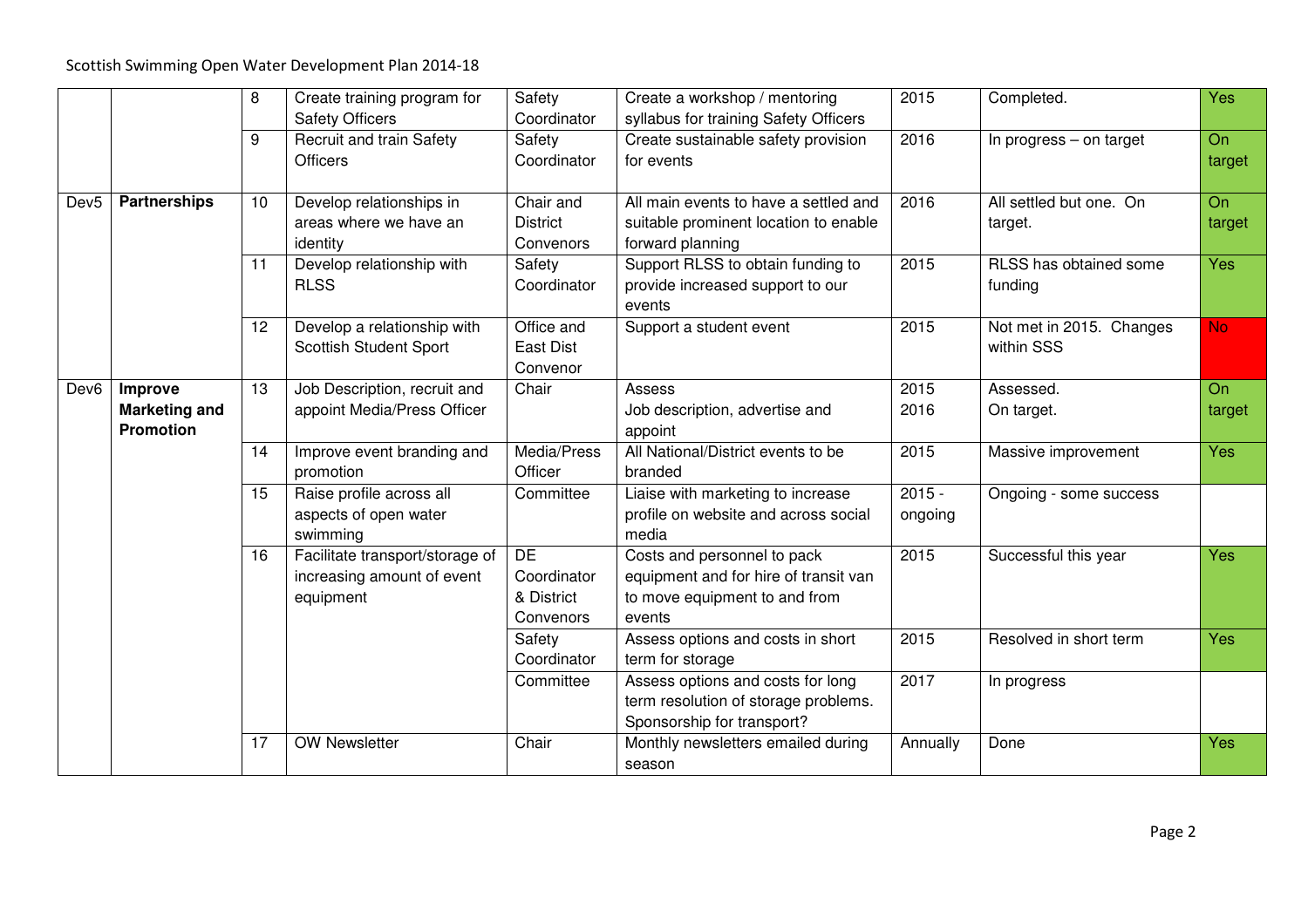## **PerformanceTargets**

| Aim              | <b>Sector</b>                                                  | <b>No</b>      | <b>Action</b>                                                                               | Owner                                        | <b>Target</b>                                                 | <b>Date</b> | <b>Comments</b>                                                        |     |
|------------------|----------------------------------------------------------------|----------------|---------------------------------------------------------------------------------------------|----------------------------------------------|---------------------------------------------------------------|-------------|------------------------------------------------------------------------|-----|
| Per1             | <b>Swimmer</b><br><b>Development</b>                           | 1              | OW Head Coach                                                                               | Chair                                        | Recruit and appoint                                           | Completed   | Completed                                                              | Yes |
|                  | Programme                                                      | $\overline{c}$ | Funding for Open Water Head<br>Coach                                                        | Chair                                        | Funded part-time post                                         | 2017        |                                                                        |     |
|                  |                                                                | 3              | Create new Development                                                                      | <b>Head Coach</b>                            | Establish framework                                           | 2015        | Established                                                            | Yes |
|                  |                                                                |                | Pathway for Open Water<br>swimming                                                          | <b>Head Coach</b>                            | <b>Annual Review</b>                                          | Annually    | Undertaken - all good                                                  | Yes |
|                  |                                                                | 4              | Establish open water training<br>sessions / events for<br>interested members >12 yrs<br>old | Team<br>Manager/<br>Head Coach/<br>Chair     | Investigate venue to become<br>National OW 'Hub' or 'Academy' | 2016        | Under examination                                                      |     |
|                  |                                                                |                |                                                                                             | <b>Head Coach</b><br>/ District<br>Convenors | Monthly training sessions during<br>season                    | 2015        | Weekly training available in<br>Midland but not undertaken<br>by Squad |     |
|                  |                                                                |                |                                                                                             | <b>Head Coach</b>                            | Develop training days/ camps to link<br>into OW Pathway       | 2017        | Ongoing progress                                                       |     |
| Per <sub>2</sub> | <b>Support for</b><br><b>Scottish</b><br>Squad/Team            | 5              | Monitor Dev Squad & Team<br>Members during season and<br>between seasons                    | <b>Head Coach</b>                            | Monitor and report to Committee                               | Ongoing     | Ongoing                                                                | Yes |
| Per <sub>3</sub> | Encourage<br>research on<br><b>OW</b><br>swimmers/<br>swimming | 6              | Identify opportunities for<br>research in support of<br>coaching and health & safety        | Chair / office                               | Identify opportunities                                        | 2018        | Long term goal                                                         |     |
| Per <sub>4</sub> | <b>ASA and</b><br><b>British</b><br>Swimming                   | $\overline{7}$ | Maintain flow of information<br>between OW Committee and<br>Performance Team                | Chair/ Team<br>Manager/<br><b>Head Coach</b> | Maintain understanding to optimise<br>opportunities           | Ongoing     | Some improvement                                                       |     |
|                  |                                                                | 8              | Provide swimmers with<br>Scottish Event matching ASA                                        | Chair                                        | Obtain rule change for 12y olds                               | Completed   | Completed                                                              | Yes |
|                  |                                                                |                | criteria to allow entry to ASA<br>National OW in all Age Groups                             | <b>East District</b><br>Convenor             | Event matching in all age groups                              | 2015        | Completed                                                              | Yes |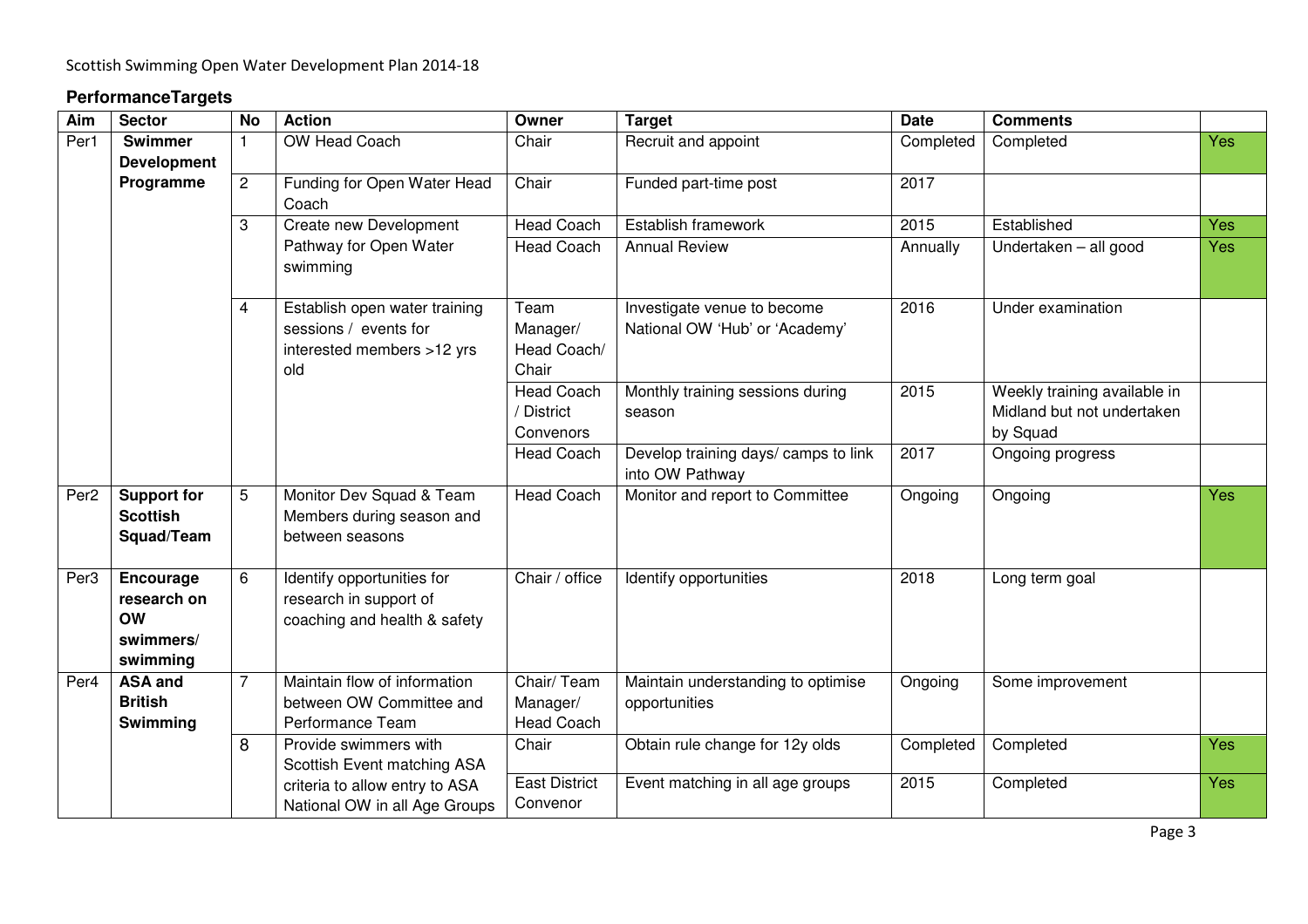# **DEVELOPMENT PLAN: NEW TARGETS 2016**

## **Development Targets**

| Aim              | <b>Sector</b>                      | <b>No</b>      | <b>Action</b>                                                                            | Owner                          | <b>Old Target</b>                                                                 | <b>Date</b>          | <b>New Target</b>                                                       | <b>Date</b>   |
|------------------|------------------------------------|----------------|------------------------------------------------------------------------------------------|--------------------------------|-----------------------------------------------------------------------------------|----------------------|-------------------------------------------------------------------------|---------------|
| Dev1             | <b>Increase</b><br>number of       | 1              | Allow wetsuit entries to<br><b>District and National Scottish</b>                        | $\overline{DE}$<br>Coordinator | All District/National Events to allow<br>wetsuit (non-championship)               | 2016                 | Last remaining district<br>(Midland) intends to hold                    | 2016          |
|                  | participants in<br><b>Scottish</b> |                | Swimming events                                                                          | & District<br>Convenors        | swimmers integrated into events                                                   |                      | wetsuit event 2016.                                                     |               |
|                  | <b>Swimming OW</b><br>events       | $\overline{2}$ | Investigate organising<br>challenge events to run<br>alongside district<br>championships | <b>District</b><br>Convenors   | All district events to hold a<br>challenge/participation event                    | 2018                 | West to hold or co-host<br>challenge / participation<br>event           | 2016          |
|                  |                                    | 3              | Support appropriate<br><b>Participation Events</b>                                       | Committee                      | Committee members to advise /<br>support / attend appropriate events              | Annually             | Committee members to<br>advise / support / attend<br>appropriate events | Annua<br>-lly |
| Dev <sub>2</sub> | <b>Increase Open</b><br>Water      | $\overline{4}$ | Pool taster events for<br>interested members <12yrs                                      | Team<br>Manager                | Investigate viability and likely<br>effectiveness                                 | 2016                 | Investigate viability and likely<br>effectiveness                       | 2016          |
|                  | membership<br>numbers and          | 5              | <b>Establish regional training</b><br>venues for regular open                            |                                | Midland venue- Broughty Ferry                                                     | 2015                 | Completed                                                               |               |
|                  | develop within<br>existing         |                | water training                                                                           | Relevant                       | East venue - Lochore Meadows?                                                     | 2016/17              | Retain target                                                           | 2017          |
|                  | membership                         |                |                                                                                          | <b>District</b><br>Convenors   | West venue - various options                                                      | 2016/17              | Assess Stirling option for<br>2016                                      | 2016          |
|                  |                                    |                |                                                                                          |                                | North venue - Knockburn                                                           | 2016/17              | Retain target                                                           | 2017          |
|                  |                                    |                |                                                                                          |                                | Central venue - Helix Lagoon                                                      | 2015                 | Completed - monitor                                                     |               |
| Dev3             | Coach<br><b>Development</b>        | 5              | Commence and support OW<br>coach training module                                         | Education                      | First coach to be enrolled                                                        | 2015                 | Progress as CPD                                                         | 2016          |
|                  |                                    | 6              | Head Coach to provide<br>mentoring for Club Coaches                                      | <b>Head Coach</b>              | Provide mentoring                                                                 | Annually/<br>ongoing | <b>Provide Mentoring</b>                                                | Annua<br>-lly |
| Dev4             | <b>Volunteers</b>                  | $\overline{7}$ | Recruit and train OW STOs<br>in accordance with British<br>Swimming OWSTO courses        | <b>OWSTO</b><br>Coordinator    | Base 2013: Total qualified OW STOs<br>$= 10$<br>Target: Total qualified STOs = 17 | 2016                 | Total qualified OW STOs =<br>17                                         | 2016          |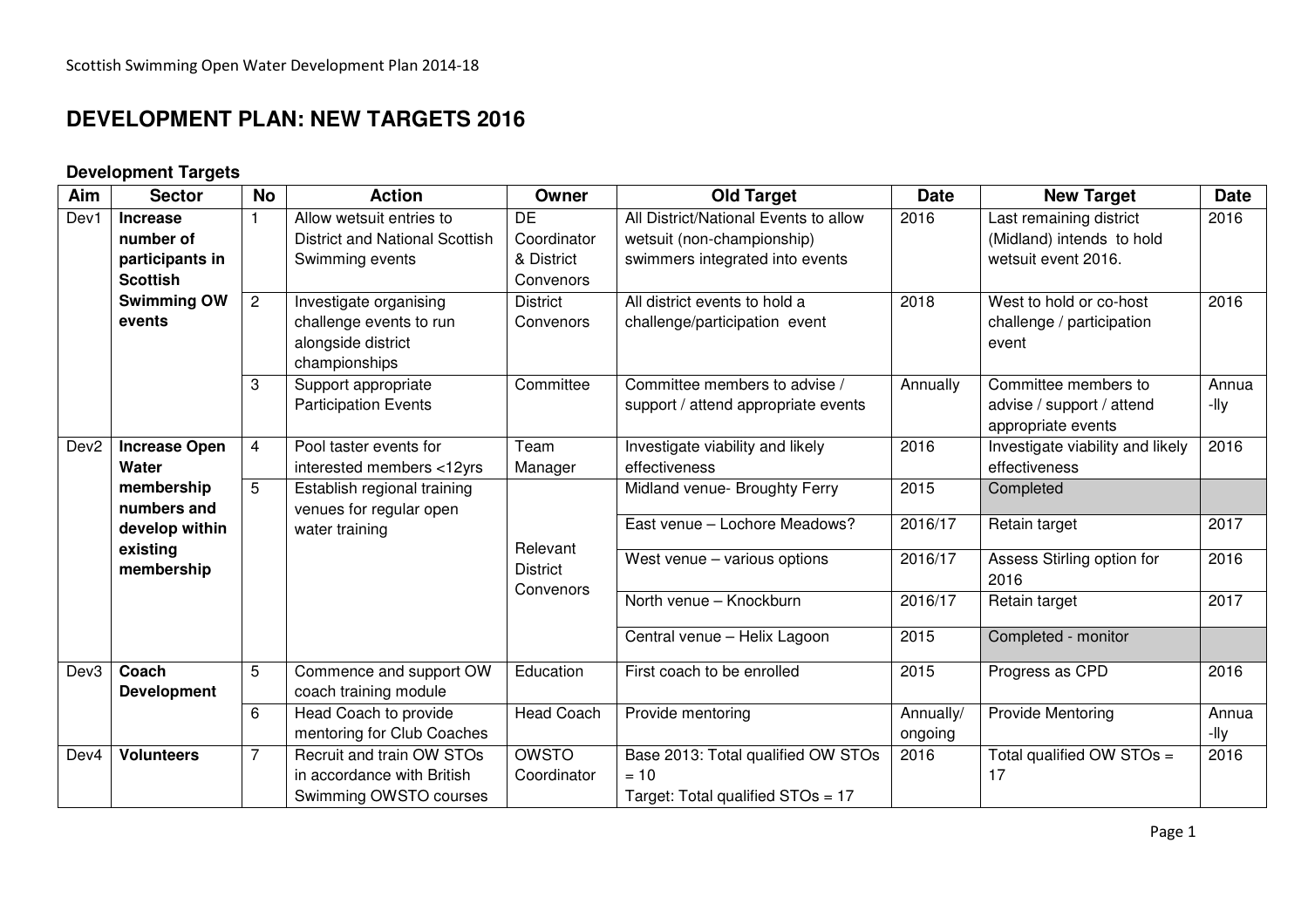|                  |                      | 8                | Create training program for     | Safety          | Create a workshop / mentoring         | 2015     | Completed                     |       |
|------------------|----------------------|------------------|---------------------------------|-----------------|---------------------------------------|----------|-------------------------------|-------|
|                  |                      |                  | <b>Safety Officers</b>          | Coordinator     | syllabus for training Safety Officers |          |                               |       |
|                  |                      | $\boldsymbol{9}$ | <b>Recruit and train Safety</b> | Safety          | Create sustainable safety provision   | 2016     | Target 4 in training and 3    | 2016  |
|                  |                      |                  | <b>Officers</b>                 | Coordinator     | for events                            |          | qualified by end 2016         |       |
| Dev <sub>5</sub> | <b>Partnerships</b>  | 10               | Develop relationships in        | Chair and       | All main events to have a settled and | 2016     | Last remaining district to    | 2016  |
|                  |                      |                  | areas where we have an          | <b>District</b> | suitable prominent location to enable |          | have settled venue 2016       |       |
|                  |                      |                  | identity                        | Convenors       | forward planning                      |          |                               |       |
|                  |                      | 11               | Develop relationship with       | Safety          | Support RLSS to obtain funding to     | 2015     | Continue to support RLSS as   | 2016  |
|                  |                      |                  | <b>RLSS</b>                     | Coordinator     | provide increased support to our      |          | partnership                   |       |
|                  |                      |                  |                                 |                 | events                                |          |                               |       |
|                  |                      | 12               | Develop a relationship with     | Office and E    | Support a student event               | 2015     | Support a student event       | 2017  |
|                  |                      |                  | <b>Scottish Student Sport</b>   | Dist Convnr     |                                       |          |                               |       |
| Dev <sub>6</sub> | Improve              | 13               | Job Description, recruit and    | Chair           | Assess                                | 2015     | Job description and advertise | 2016  |
|                  | <b>Marketing and</b> |                  | appoint Media/Press Officer     |                 | Job description, advertise, appoint   | 2016     |                               |       |
|                  | <b>Promotion</b>     | 14               | Improve event branding and      | Chair           | All National/District events to be    | 2015     | Continue to improve           | 2016  |
|                  |                      |                  | promotion                       |                 | branded                               |          | branding and flexibility      |       |
|                  |                      |                  |                                 | Media/press     |                                       |          | Website and social media      | 2016  |
|                  |                      |                  |                                 | officer         |                                       |          |                               |       |
|                  |                      | 15               | Raise profile across all        | Committee       | Liaise with marketing to increase     | $2015 -$ | Provide articles and more     | 2016  |
|                  |                      |                  | aspects of open water           |                 | profile on website and across social  | ongoing  | information to Marketing      |       |
|                  |                      |                  | swimming                        |                 | media                                 |          |                               |       |
|                  |                      | 16               | Facilitate transport/storage of | DE              | Costs and personnel to pack           | 2015     | Event organisers to appoint   | 2016  |
|                  |                      |                  | increasing amount of event      | Coordinator     | equipment and for hire of transit van |          | individuals to help at their  | on-   |
|                  |                      |                  | equipment                       | & District      | to move equipment to and from         |          | events                        | going |
|                  |                      |                  |                                 | Convenors       | events                                |          |                               |       |
|                  |                      |                  |                                 | Safety          | Assess options and costs in short     | 2015     | Completed                     |       |
|                  |                      |                  |                                 | Coordinator     | term for storage                      |          |                               |       |
|                  |                      |                  |                                 | Committee       | Assess options and costs for long     | 2017     | Continue target               | 2017  |
|                  |                      |                  |                                 |                 | term resolution of storage problems.  |          |                               |       |
|                  |                      |                  |                                 |                 | Sponsorship for transport?            |          |                               |       |
|                  |                      | 17               | <b>OW Newsletter</b>            | Chair           | Monthly newsletters emailed during    | Annually | Monthly newsletters emailed   | Annua |
|                  |                      |                  |                                 |                 | season                                |          | during season                 | -lly  |